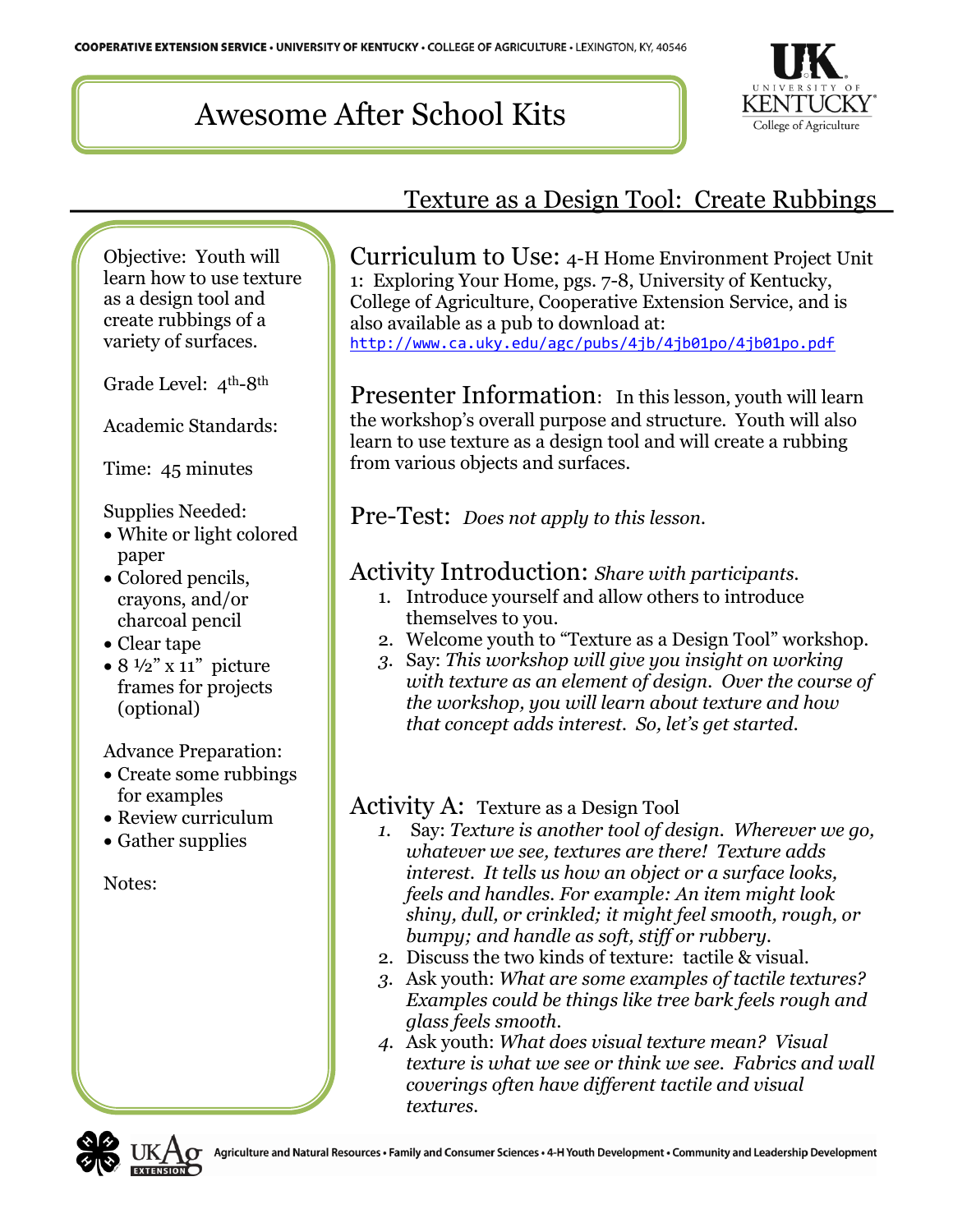## Awesome After School Kits



5. Discuss different textures in the room in which you are presenting the workshop.

\*Action Break: If leaves and other natural materials were not collected beforehand, allow youth to gather leaves for rubbings. Allow 7- 10 minutes for this activity.

#### Activity B: Rubbings

- 1. Distribute white or light colored paper, clear tape (if needed), colored pencils, charcoal pencils, and/or crayons.
- 2. Lay the object such as leaves, brick, tree bark, inside and outside surfaces, etc., underneath the paper.
- 3. Rub the paper with a crayon, colored pencil or charcoal pencil until the texture shows through.
- 4. Suggest that the youth try a variety of colors to add interest to their rubbings.
- 5. Talk to youth about where/how they might display their best rubbings in their bedroom, kitchen or family room.

Talk It Over: *Discuss questions with participants.*

Sharing –Ask one or more volunteers to share something fun or interesting they learned today.

Processing –What was the most difficult task today? What was the easiest?

Generalizing –In what other ways could you use the concept of "rubbings"?

Applying – What future plans do you have regarding using the concept of texture as a design tool?

Post-Test: *Does not apply to this lesson.*

Extended Learning: Take Home a New Idea to Share.

Collect various items that have interesting textures and make a collage. You may want to use smooth and nubby fabrics, carpet, tree bark, leaves, textured cardboard and other items that have texture you can actually feel. You may also use textures that you can only see, such as photographs, magazine pictures, printed fabrics, wallpaper and other items with visual texture. Glue these items onto heavy paper or cardboard.

Ask probing questions such as: How do you like your collection of textures? Do you have a good variety for interest? Did you use more of one kind of texture? If so, is this because you